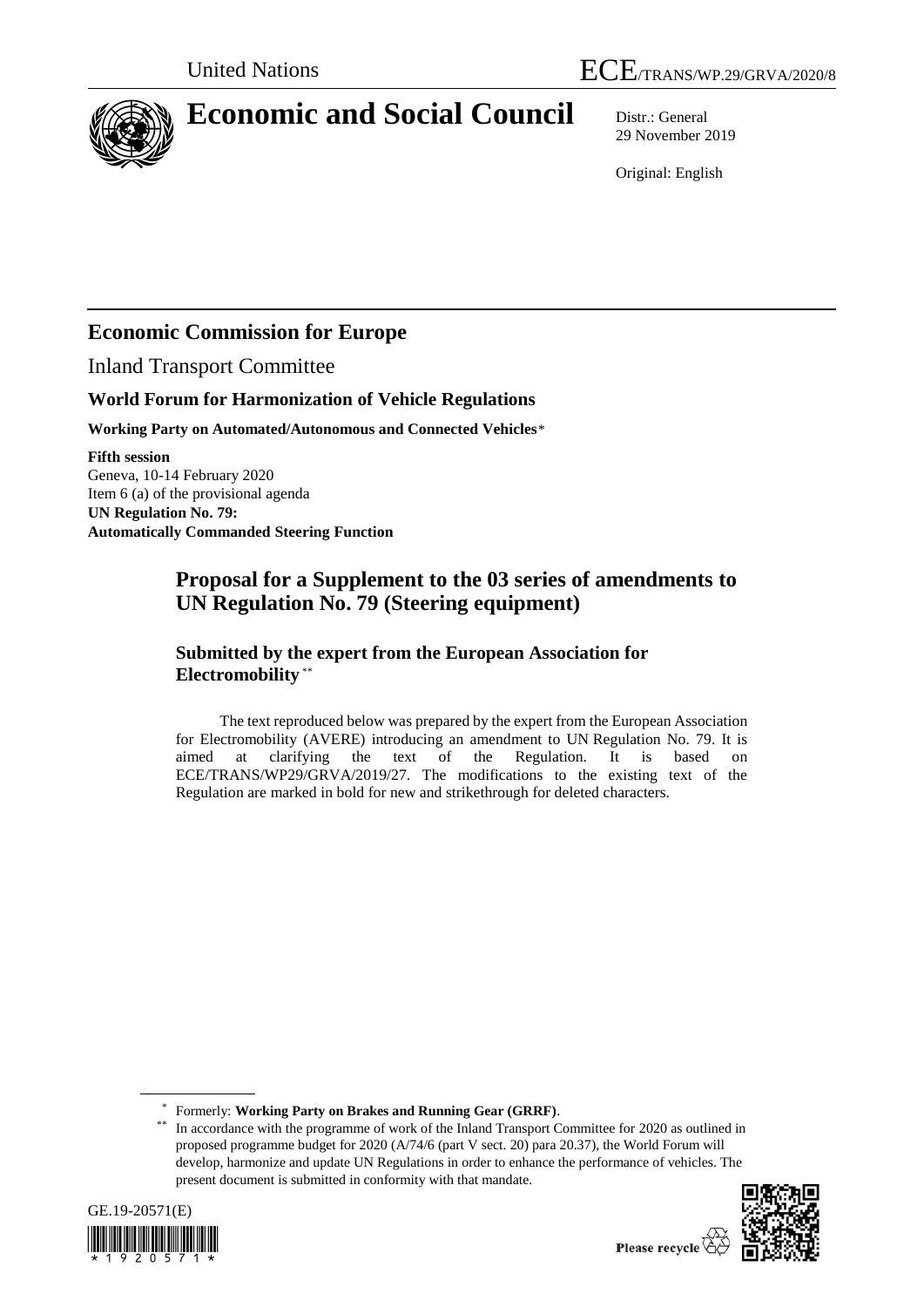### **I. Proposal**

*Paragraph 5.6.4.6.4,* amend to read:

"5.6.4.6.4. The lateral movement of the vehicle towards the intended lane shall not start earlier than 1 second after the start of the lane change procedure. Additionally, the lateral movement to approach the lane marking and the lateral movement necessary to complete the lane change manoeuvre, shall be completed as one continuous movement.

> The lane change manoeuvre shall not be initiated before a period of 3.0 seconds and not later than **15.0** 5.0 seconds after the deliberate action of the driver described in paragraph 5.6.4.6.2. above.

> **[If the ACSF function has not commenced the lane change manoeuvre 10.0 seconds after the deliberate action of the driver, the driver will be notified through an acoustic or visual warning when the manoeuvre is about to commence.]"**

*Annex 8, Paragraph 3.5.1.2.,* amend to read:

"3.5.1.2. The requirements of the test are fulfilled if:

(a) The lateral movement towards the marking does not start earlier than 1 second after the lane change procedure was initiated,

(b) The lateral movement to approach the lane marking and the lateral movement necessary to complete the lane change manoeuvre are completed as one continuous movement,

(c) The recorded lateral acceleration does not exceed 1 m/s²,

(d) The moving average over half a second of the lateral jerk does not exceed  $5 \text{ m/s}^3$ ,

(e) The measured time between the start of the lane change procedure and the start of the lane change manoeuvre is not less than 3.0 seconds and not more than **15.0** 5.0 seconds.

(f) The system provides information to the driver to indicate that the lane change procedure is ongoing,

(g) The lane change manoeuver is completed in less than 5 seconds for  $M_1$ ,  $N_1$  vehicle categories and less than 10 s for  $M_2$ ,  $M_3$ ,  $N_2$ ,  $N_3$  vehicle categories,

(h) ACSF of Category B1 automatically resumes after the lane change manoeuvre is completed, and

(i) The direction indicator is deactivated not before the end of the lane change manoeuvre and no later than 0.5 seconds after ACSF of Category B1 has resumed."

*Paragraph 5.6.4.6.8.1,* amend to read:

- "5.6.4.6.8.1. The lane change procedure shall be suppressed automatically by the system when at least one of the following situations occurs before the lane change manoeuvre has started:
	- (a) The system detects a critical situation (as defined in paragraph 5.6.4.7.);
	- (b) The system is overridden or switched off by the driver;

(c) The system reaches its boundaries (e.g. lane markings are no longer detected);

(d) The system has detected that the driver is not holding the steering control at the start of the lane change manoeuvre;

(e) The direction indicator lamps are manually deactivated by the driver;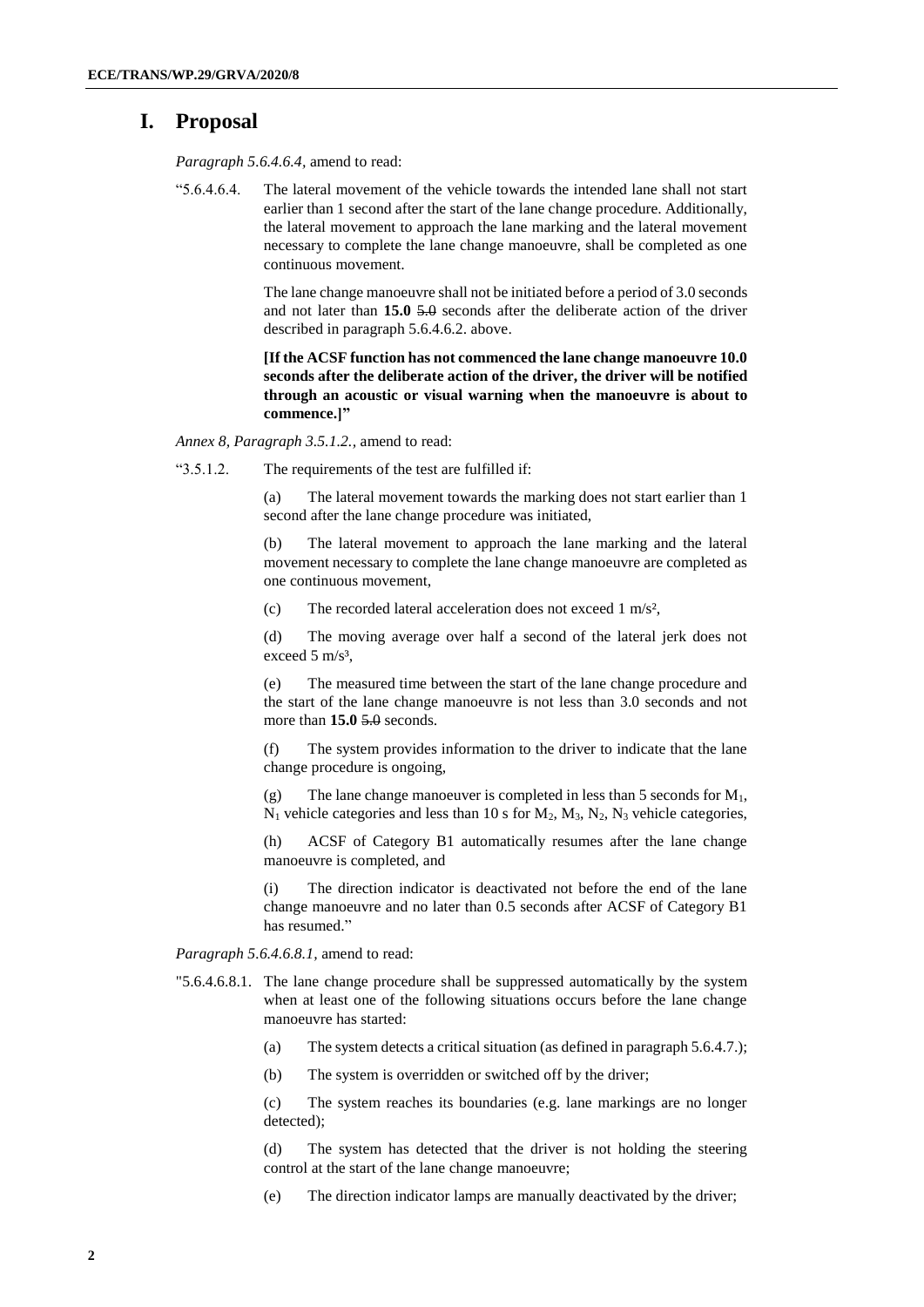(f) The lane change manoeuvre has not commenced within **15.0** 5.0 seconds following the deliberate action of the driver described in paragraph 5.6.4.6.2.;

(g) The lateral movement described in paragraph 5.6.4.6.4. is not continuous.

### **II. Justification**

#### **A. Paragraph 5.6.4.6.4.**

1. Real world driving data, presented below, provides evidence that humans regularly require indicator times up to 15 seconds in order to notify surrounding traffic of an intent to lane-change into the neighbouring lane. Some examples of longer indication time include situations where the driver needs to wait for a vehicle to pass (such as a truck) or when the driver needs to request sufficient space to perform the lane-change. We propose that a maximum time of up to 15 seconds for the system to start a lane change is required in order to allow an Automatically Commanded Steering Function (ACSF) of Category C functionality in average driving situations. It should be noted that 15 seconds is a maximum time to initiate the lane change and does not preclude shorter indicator times to be used by the driver. The longer time for indication also accommodates use in certain countries where cultural driving practice is to use the indicator well in advance of the lane change in order to clearly signal intent to other road users.

2. Graph 1 below provides a histogram distribution of 2,275 manually driven European Union (EU) Model 3s for 28 days within a 4-month timeframe. The majority of lane-changes are performed with a blinker time leading up to the lane-change manoeuvre of 1.5 seconds, which reflects use of the soft detent on the indicator. (An ACSF of Category C (1-Step Human Machine Interface (HMI)) is currently not allowed to indicate for less than three seconds, again not reflecting natural behaviour). Filtering out indicator times below two seconds provides a clearer spread of indicator use times leading into a lane-change and is representative of driver behaviour in vehicles without such soft-detent functionality. (Graph 3 and 4) The majority of lane-change cases can be captured within 15 seconds of time; longer timed lane changes occur but are more infrequent than shorter lane-change times. This is normal due to the traffic- or infrastructure-conditional, but relatively regular, nature of longer lane change times.

3. An assessment of indicator times of an ACSF of Category C (1-step HMI) system not limited by the UN Regulation No.79 (03 series) requirements shows 5 to 20 seconds are needed in 82 per cent of the lane change cases. (Graph 2). A representation in five second brackets can be found in Graph 4.

4. We propose Contracting Parties to define ACSF of Category C (1-step HMI) requirements to reflect natural, human behaviour as much as possible in order to ensure safe and predictable operation, to ensure comfortability to the driver and to ensure effective use of assistance systems. Unnatural behaviour could lead to confusing and dangerous situations for the driver and surrounding traffic, as other human drivers may not be able to adequately predict vehicle behaviour.

5. This proposal amends the current published text of UN Regulation No.79 (03 series), while these proposals should be considered in combination with the amendments adopted in the September 2019 GRVA session in ECE/TRANS/WP.29/GRVA/2019/24. We therefore wish to account for the ACSF of Category C (2-steps HMI) principles that have been adopted. An increase of the maximum timer to the C Category (1-step HMI) should also apply to the maximum timer of the C Category (2 steps-HMI). We will have to clarify with the GRVA Secretary on how to best proceed in presenting these amendments. In all likelihood, an informal document will be submitted for consideration by the Contracting Parties which will reflect the changes proposed in this document in view of ECE/TRANS/WP.29/GRVA/2019/24 which was adopted in the September GRVA session.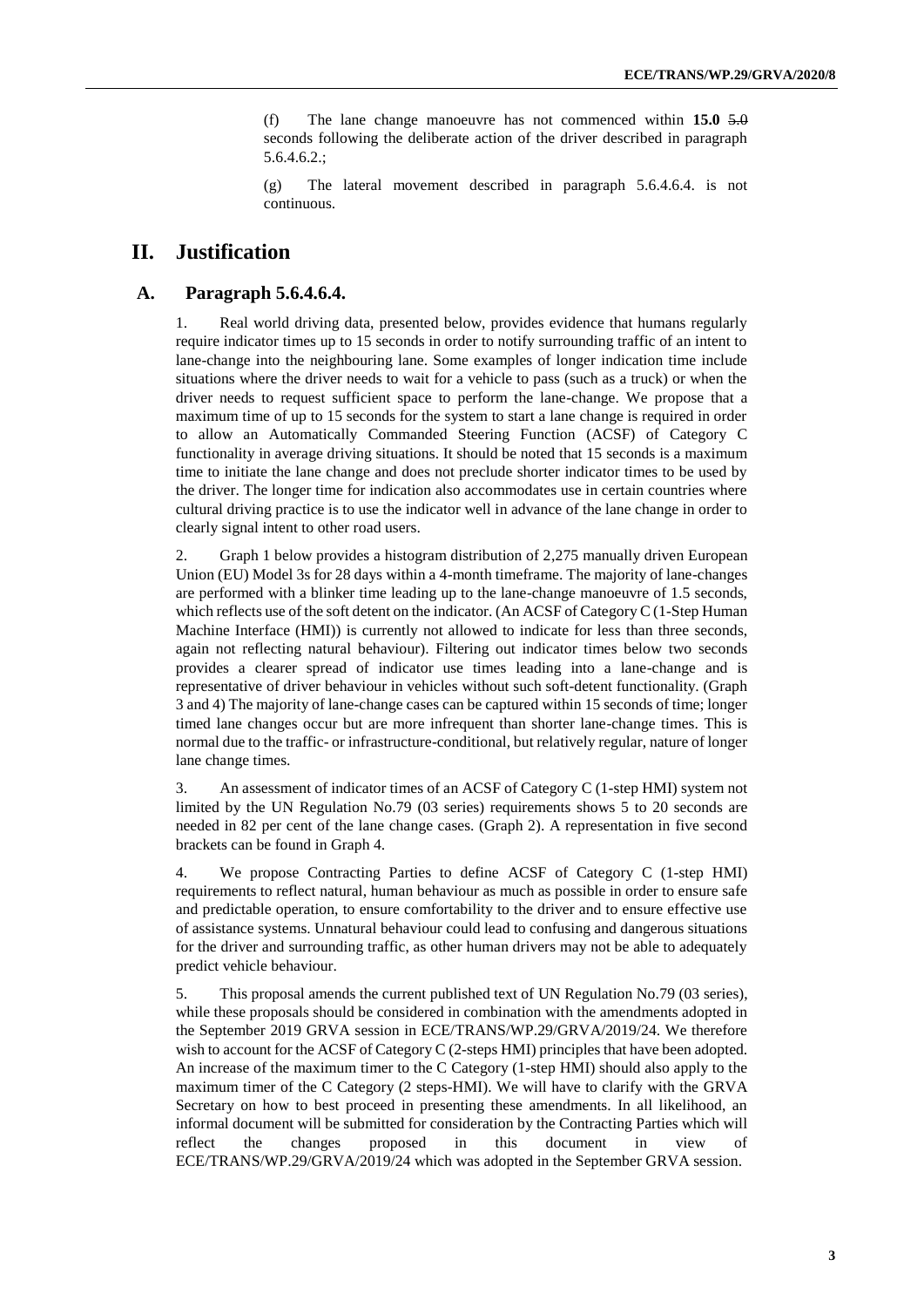#### **Graph 1 Indicator time distribution of manually driven 2.275 EU Model 3s, including <2s time**

## **ACSF Cat. C: Timeout** Fleet Data from EU



\*Data is collected from 2275 Model 3's in Tesla's EU customer fleet for 28 days between Jan-Apr'19 Filtered for vehicle speed > 10 kph

#### **Graph 2**

**Pie chart distribution of indicator times for a ACSF of Category C1 system not limited by the maximum time requirements (left) and manual driving including soft detent (right), 2275 EU Model 3s**

# ACSF Cat. C: Timeout Fleet Data from EU





\*Data is collected from 2275 Tesla's EU customer fleet for 28 days between Jan-Apr'19 Filtered for vehicle speed > 10 kph